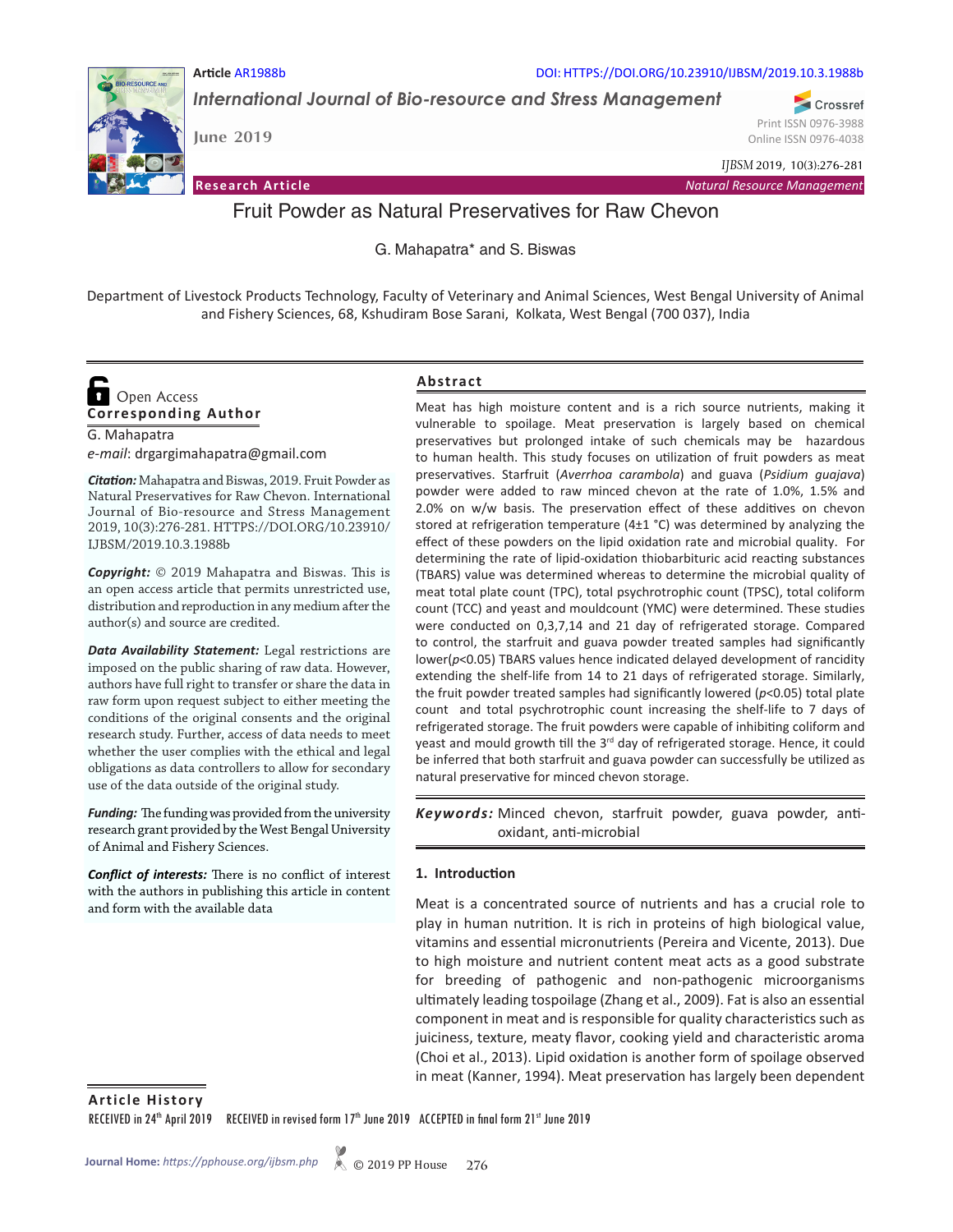on synthetically derived antibiotics and anti-oxidants. These preservatives being chemically derived are a source of concern because in long run they may be hazardous to human health (Ahmad et. al., 2015). Hence there is a shift of focus from artificial/chemical derived preservatives to natural substitutes.

Manufacturers prefer natural preservatives over synthetic ones as the later require expensive testing and their use might be objected to consumers (Haumann, 1990). In the agricultural food-processing sector by-products viz. fruit pomace, seeds, peels, pulps, unused flesh, and husks are generated. These residues are attractive sources of natural antioxidants and dietary fiber (Hemaida, 1994); phenolic compounds (polyphenols, tannins, and flavonoids) and many other bioactive components that have several functionalities including antimicrobial activity (Balasundram et al., 2006 and Tiwari et al., 2009). Starfruit (*Averrhoa carambola)* is a very good source of natural antioxidants like L-ascorbic acid, epicatechin and gallic acid in gallotannin forms (Guanghou et al., 2004) and its methanolic extract has demonstrated antimicrobial activity by inhibit the growth of various Gram +ve bacteria, Gram–ve bacteria and fungi (Masum et al., 2007). Similarly, guava (*Psidium guajava*) exhibits anti-oxidant property due to the presence of bioactive compounds and phenolic compounds viz. flavonoids, carotenoids, anthocyanins ,terpenoids,myricetin, triterpenes, apigenin and ellagic acid (Misra and Seshadri, 1968; Jime nez-Escrig et al., 2001 and Miean et al., 2001). The Ethanolic extract of the ripe guava is known to exhibited anti-microbial activity against *Streptococcus mutans* and *Escherichia coli* (Neira et al., 2005).

Raw minced chevon has a short shelf-life especially due to its comminuted form. Prior to storage at refrigerated  $(4+1 \degree C)$ temperature the comminuted raw meat was treated with Starfruit powder (SP) and Guava powder (GP). The effect of SP and GP on the lipid oxidation rate and microbial quality of the product was evaluated for a period of 21 days.

#### **2. Materials and Methods**

The investigation was performed between November 2017 and February 2019. For this purpose medium ripe starfruit and guava were purchased from local market as per their seasonal availability. The fruits were washed, cleaned and dried. Thin transverse slices were cut which were dried separately in a hot air oven at 47±2 °C for 24 hrs. These dehydrated fruit slices were ground to a fine powder, sieved using a fine mesh and finally stored at -18±1 °C packed aerobically in UV sterilized Low Density Polyethylene (LDPE) containers, until further utilization.

Freshly cut chevon samples were collected from slaughter houses run by the government of West Bengal and visible fat was removed. All goats slaughtered belonged to Black Bengal breed, were aged around 10-12 months and weighed

around 12-15 kgs (live weight). Even though the samples were collected on random selection basis emphasis was given towards keeping maximum homogeneity, particularly from the points of its origin. The lean meat was minced in two steps, firstly by using 10mm plate and then subsequently by a 5mm plate. To the minced meat starfruit powder (SP) and Guava powder (GP) were added on w/w basis at the rate of 0% for control (RC), 1.0% SP for treatment 1 (RS1), 1.5% SP for treatment 2 (RS2), 2.0% SP for treatment 3( RS3), 1.0% GP for treatment 4 (RG1), 1.5% GP for treatment 5 (RG2) and 2.0% GP for treatment 6 (RG3).

pH determination for the fruit powders was done as per AOAC(1995) and was recorded using a digital pH meter. pH was determined only for day zero. The anti-oxidant effect of the fruit powders on raw minced chevon was analyzed by estimating the Thiobarbituric Acid Reacting Substances (TBRAS) values (Tarladgis et al., 1960) whereas the anti-microbial ability was determined by estimating Total Plate Count (TPC), Total Psychrotrophic Count (TPSC), Total Coliform Count (TCC) and Yeast and Mould Count (YMC) (APHA, 2001). These studies were conducted on day 0,3,7,14 and 21 of refrigerated (4±1 °C) storage. For all the microbiological analysis readymade media from Hi-Media Laboratories ℗ Ltd., Mumbai, were used.

For this study six sets of experiments were conducted and each experiment had been replicated four times making n=24. All data obtained during this investigation were analyzed statistically by using SPSS-24® software package. All data were analysed using two-way ANOVA with interaction taking treatment and storage time as main effects whereas for pH related values the analysis was made by one-way ANOVA. To compare means, Duncan's multiple range test (Duncan, 1955) was adopted. For analysis of data related to different criteria of sensory evaluation The Kruskal-Wallis H test (Kruskal and Wallis, 1952) was adopted. The values were presented as mean along with standard error (Mean±SE) and significance level was identified at the 95% confidence level (*p*<0.05).

#### **3. Results and Discussion**

The pH value for SP and GP are presented in Table 1. The pH values observed for the fruit powder were in coherence with the observations made by Correia Da Costa et al. (2008) and

| Table 1: pH of starfruit powder and guava powder (mean±SE) |  |  |  |  |
|------------------------------------------------------------|--|--|--|--|
| pH of guava powder<br>pH of starfruit powder               |  |  |  |  |
| 4.3467±0.040<br>$3.62 \pm 0.041$                           |  |  |  |  |
| n-24. All values were recorded on day zero                 |  |  |  |  |

n=24; All values were recorded on day zero

Patil et al. (2010). The effect of SP and GP on lipid oxidation rate in raw minced meat stored at refrigerated  $(4+1)$  °C) temperature are presented in Table 2. The values recorded were statistically significant (*p*<0.05) and with each passing day a significant increase (*p*<0.05) was observed. The control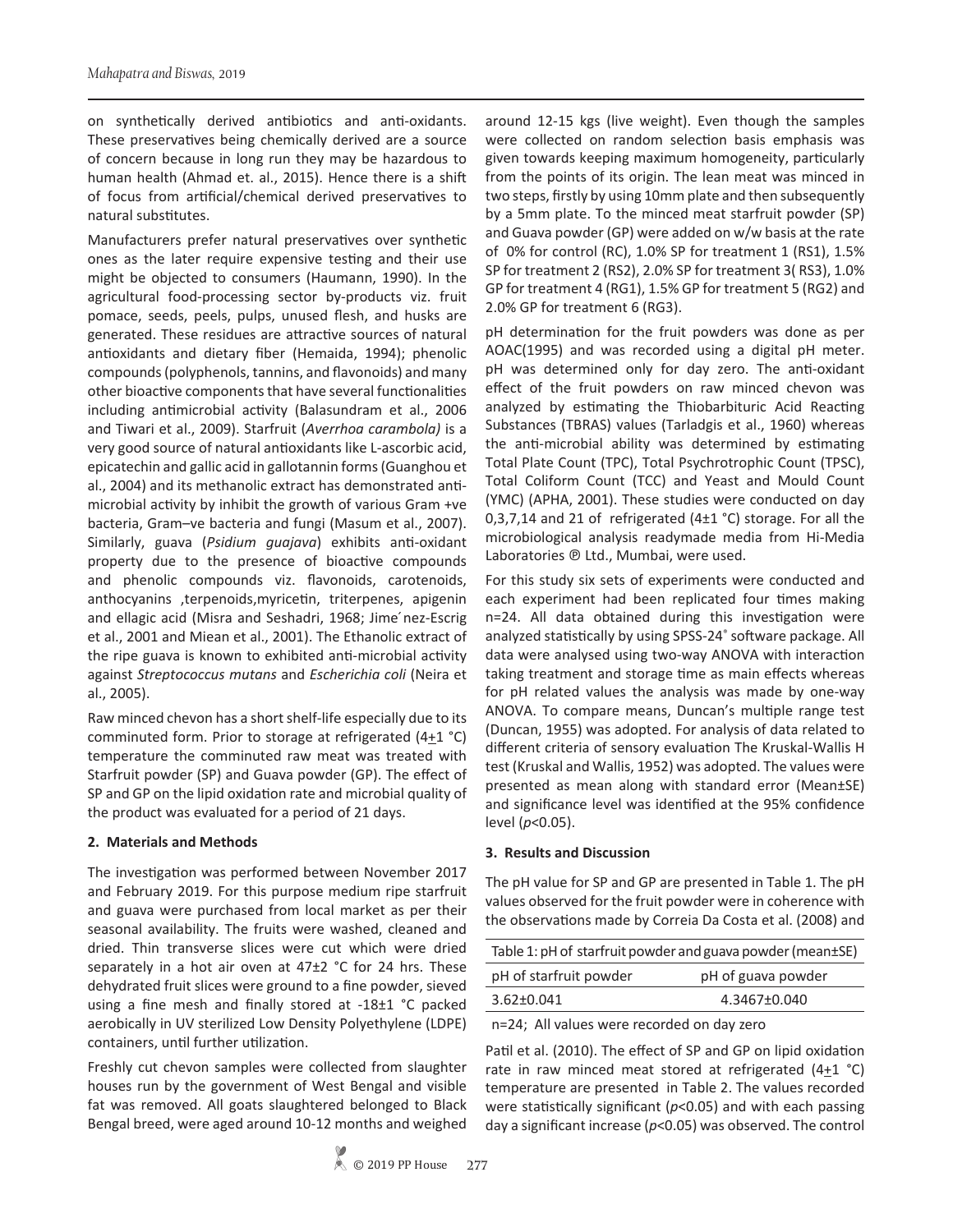*International Journal of Bio-resource and Stress Management* 2019, 10(3):276-281

| TBARS Values (mg mda kg-1) |                                 |                                 |                                 |                                 |                                 |  |
|----------------------------|---------------------------------|---------------------------------|---------------------------------|---------------------------------|---------------------------------|--|
| Treatment                  | Storage Days                    |                                 |                                 |                                 |                                 |  |
|                            | Day 0                           | Day 3                           | Day 7                           | Day 14                          | Day 21                          |  |
| <b>RC</b>                  | $0.579 \pm 0.027$ <sup>eA</sup> | $0.969 \pm 0.019$ <sup>dA</sup> | $1.546 \pm 0.024$ <sup>cA</sup> | $1.946 \pm 0.022^{bA}$          | $2.445 \pm 0.029$ <sup>aA</sup> |  |
| RS1                        | $0.584 \pm 0.026$ <sup>eA</sup> | $0.842 \pm 0.029$ <sup>dC</sup> | $1.411 \pm 0.028$ <sup>cC</sup> | $1.762 \pm 0.028$ <sup>bB</sup> | $2.166 \pm 0.03$ <sup>aB</sup>  |  |
| RS <sub>2</sub>            | $0.574 \pm 0.032$ <sup>eB</sup> | $0.782 \pm 0.035$ dE            | $1.337 \pm 0.025$ <sup>cE</sup> | $1.737 \pm 0.036$ <sup>bC</sup> | $1.975 \pm 0.034$ <sup>aD</sup> |  |
| RS3                        | $0.569 \pm 0.028$ <sup>eB</sup> | $0.658 \pm 0.028$ dG            | $1.253 \pm 0.032$ <sup>cG</sup> | $1.63 \pm 0.026$ <sup>bE</sup>  | $1.935 \pm 0.031$ <sup>aE</sup> |  |
| RG1                        | $0.578 \pm 0.026$ <sup>eA</sup> | $0.877 + 0.0275$ <sup>dB</sup>  | $1.431+0.027$ <sup>cB</sup>     | $1.78 \pm 0.034^{b}$            | 2.157±0.032 <sup>aB</sup>       |  |
| RG <sub>2</sub>            | $0.581 \pm 0.045$ <sup>eA</sup> | $0.817 \pm 0.032$ <sup>dD</sup> | $1.375 \pm 0.028$ <sup>cD</sup> | $1.756 \pm 0.029^{b}$           | $2.082 \pm 0.034$ <sup>aC</sup> |  |
| RG3                        | $0.566 \pm 0.031$ <sup>eC</sup> | $0.721 \pm 0.028$ dF            | $1.324 \pm 0.032$ <sup>cF</sup> | $1.715 \pm 0.027$ <sup>bD</sup> | $1.868 \pm 0.037$ <sup>aF</sup> |  |

Table 2: Thiobarbituric acid reacting substances (TBRAS) values for raw minced chevon treated with starfruit powder and guava powder stored at refrigerated (4±1 °C) temperature (mean±SE)

n=24; All treatment groups were under refrigerated storage (4±1 °C); RC- control raw minced meat, RS1: 1.0% SP treatment; RS2: 1.5% SP treatment; RS3: 2.0% SP treatment; RG1: 1.0% GP treatment; RG2: 1.5% GP treatment; RG3: 2.0% GP treatment; Data (mean±SE) with different small letter superscripts in the same row differ significantly (*p*<0.05); Data (mean±SE) with different capital letter superscripts in the same column differ significantly (*p*<0.05)

samples had a TBA value of 0.579 mg mda  $kg<sup>-1</sup>$  on day zero of refrigerated storage which rose to 2.445 mg mda  $kg<sup>-1</sup>$  on 21st day. Meat samples start exhibiting rancid flavour when MDA concentration rises above 0.6 mg  $kg<sup>-1</sup>$  (Georgantelis et al., 2007) and after reaching a threshold limit value for rancidity of 2 mg  $kg<sup>-1</sup>$  they are considered to be spoilt (Verma and Sahoo, 2000). The control meat samples were considered as spoilt after 14<sup>th</sup> day of refrigerated storage. Addition of SP and GP to raw minced meat indicated a trend where TBA values would decrease with increase in percentage of SP and GP incorporation. It was observed that addition of SP at 1.5% and 2.0% and of GP at 2.0% delayed the spoilage to post  $21^{st}$  day of refrigerated storage. The trend for effectiveness in reduction of TBA values was SP 2.0%>GP 2.0%>SP 1.50%>GP 1.50%>SP 1.0%>GP 1.0%>Control. Eventhough, the initial TBA values did not differ significantly (*p*>0.05) for control, 1.0% SP treatment, 1.5% GP treatment and 2.0% GP treatment and for 1.5% and 2.0% SP treatment but for the 21st day of storage all values differed significantly (*p*<0.05) except for 1.0% SP and 1.0% GP treatment. Both starfruit and guava are rich in vitamin C, dietary fiber and phenolic compound which are instrumental towards its strong antioxidant activity (Shuiand Leong, 2006 and Jime ́nez-Escrig et al., 2001). Similarly, Devatkal et al. (2014) observed that addition pomegranate peel extract to ground goat meat and observed a reduction of 41% in TBARS values. Biswas et al. (2012) demonstrated the same in ground pork on addition of curry leaf and mint leaf extract and Tang et al. (2001) in beef, pork, poultry and seafood on addition of tea catechins.

Effect of SP and GP on Total Plate Count (TPC), Total Psychrotrophic Count (TPSC), Total Coliform Count (TCC) and Yeast and Mould Count (YMC) of raw minced chevon stored at refrigerated temperature of (4±1) °C is presented in Table 3, 4, 5 and 6, respectively. The values were recorded on 0,3,7,14 and 21 of storage.

Addition of SP and GP resulted in significant (*p*<0.05) reduction in TPC, TPSC, TCC and YMC values. Jay (1992) has stated that the spoilage in meat becomes evident when the surface microbial count reaches 7  $log_{10}$  cfu g<sup>-1</sup>. Observing Table 3 it was established that no significant difference (*p*>0.05) was observed for the initial microbial load but it was conclusive that the samples indicated spoilage post the  $7<sup>th</sup>$  day of refrigerated storage. Taking the  $7<sup>th</sup>$  day of refrigeration into account on treatment of raw minced chevon with 1.0% SP, 1.50% SP, 2.0% SP, 1.0% GP, 1.50% and 2.0% GP reduced the TPC by 10.4%, 16.25%, 24.91%, 7.45%, 13.28% and 23.43% respectively.. Based on the TPC values the trend observed for the antimicrobial quality of the samples was SP 2.0%>GP 2.0%>SFP 1.50%>GP 1.50%>SFP 1.0%>GP 1.0%>Control. Observing Table 4, it was concluded that compared to control samples the TPSC values indicated a drop in count by 5.88% for 1.0% SP treatment, 11.77% for 1.5% SP treatment, 15.65% for 2.0% SP treatment, 4.94% for 1.0% GP treatment, 10.73% for 1.5% GP treatment and 13.69% for 2.0% GP treatment on the 21st day of storage. No significant difference (*p*>0.05) was observed in TPSC values for 1.0% SP treatment and 1.0% GP treatment on day zero of refrigerated storage and for 1.0% SP treatment and 1.0% GP treatment as well as for 1.5% SP treatment and 1.5% GP treatment on day 21 of refrigerated storage. An observation similar to these findings was made by Govaris et al. (2010) who studied the effect of oregano essential oil on minced sheep meat stored at 4 °C and by Devatkal et al. (2014) who studied the antimicrobial effect of pomegranate peel on ground goat meat stored at (4±1) °C. Analyzing Table 5 and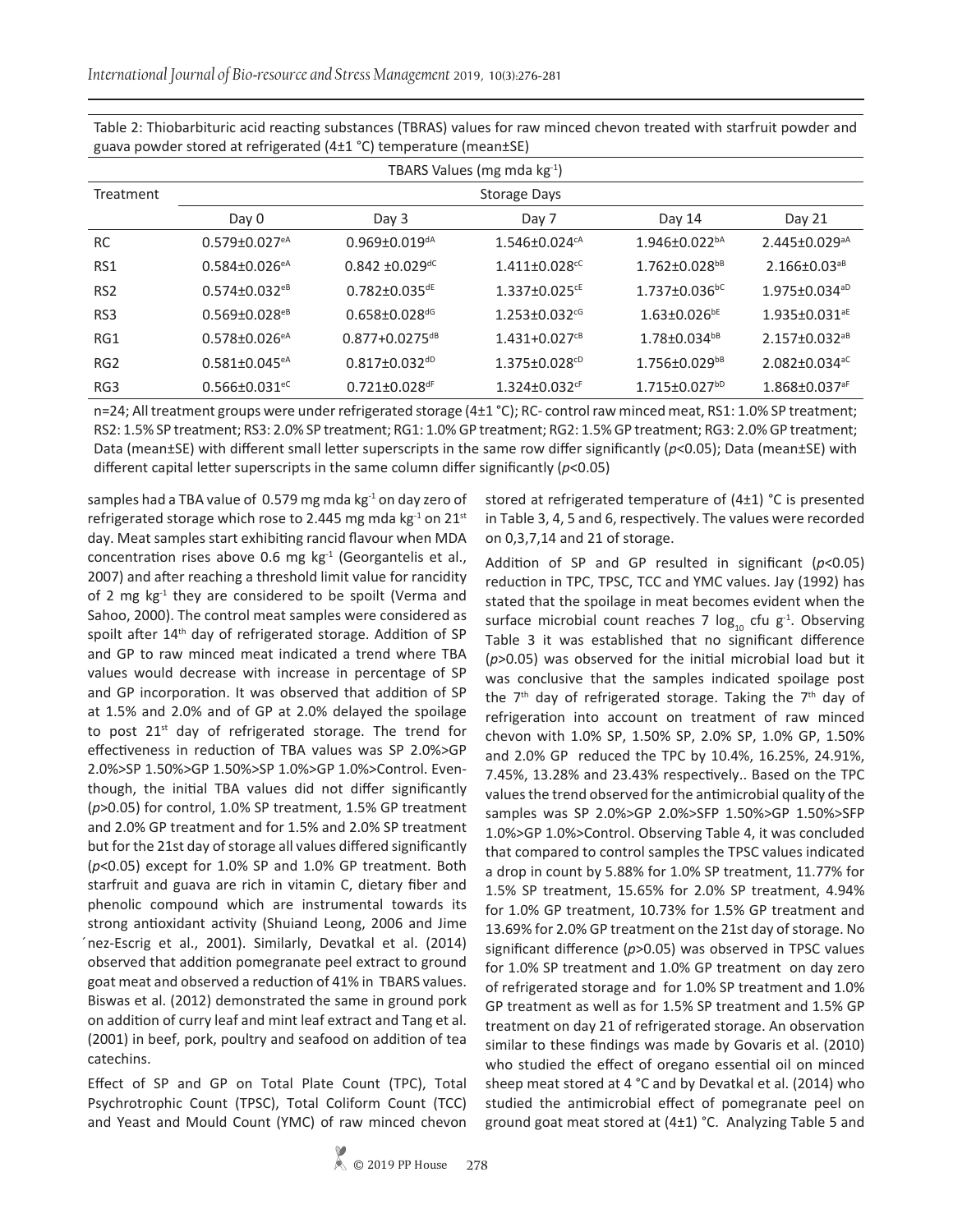| TPC values ( $log_{10}$ cfu $g^{-1}$ ) |                                 |                                 |                                 |                                  |                                  |  |
|----------------------------------------|---------------------------------|---------------------------------|---------------------------------|----------------------------------|----------------------------------|--|
| Treatment                              | <b>Storage Days</b>             |                                 |                                 |                                  |                                  |  |
|                                        | Day 0                           | Day 3                           | Day 7                           | Day 14                           | Day 21                           |  |
| <b>RC</b>                              | $2.851 \pm 0.028$ <sup>eA</sup> | $4.65 \pm 0.029$ <sup>dA</sup>  | $6.854 \pm 0.025$ <sup>cA</sup> | $10.248 \pm 0.027$ <sup>bA</sup> | $16.547 \pm 0.026$ <sup>aA</sup> |  |
| RS1                                    | $2.845 \pm 0.028$ <sup>eA</sup> | $4.25 \pm 0.027$ <sup>dC</sup>  | $6.141 \pm 0.023$ <sup>cC</sup> | $9.15 \pm 0.026$ <sup>bC</sup>   | $15.946\pm0.025^{aB}$            |  |
| RS <sub>2</sub>                        | $2.845 \pm 0.027$ <sup>eA</sup> | 3.652±0.025 <sup>dE</sup>       | $5.74\pm0.023$ <sup>cE</sup>    | $8.444 \pm 0.026$ <sup>bE</sup>  | $13.35 \pm 0.025^{aD}$           |  |
| RS <sub>3</sub>                        | $2.837 \pm 0.023$ <sup>eA</sup> | $3.149 \pm 0.026$ dG            | $5.147 \pm 0.024$ <sup>cG</sup> | 7.849±0.025bG                    | 11.952±0.028 <sup>aF</sup>       |  |
| RG1                                    | $2.848 \pm 0.026$ <sup>eA</sup> | $4.35 \pm 0.026$ <sup>dB</sup>  | $6.343 \pm 0.028$ <sup>cB</sup> | $9.555\pm0.026^{b}$              | $16.045 \pm 0.029$ <sup>aB</sup> |  |
| RG <sub>2</sub>                        | $2.85 \pm 0.026$ <sup>eA</sup>  | $3.747 \pm 0.022$ <sup>dD</sup> | 5.944 $\pm$ 0.03 <sup>cD</sup>  | $8.848 \pm 0.027$ <sup>bD</sup>  | $13.847 \pm 0.026$ <sup>aC</sup> |  |
| RG3                                    | $2.848 \pm 0.026$ <sup>eA</sup> | $3.252 \pm 0.027$ dF            | $5.248 \pm 0.028$ <sup>cF</sup> | $8.247 \pm 0.027$ bF             | $12.455 \pm 0.025^{\text{aE}}$   |  |

Table 3: Effect of addition of starfruit powder and guava powder on the total plate count (TPC) values for raw minced chevon stored at refrigerated (4±1 °C) temperature (mean±SE)

n=24; All treatment groups were under refrigerated storage (4±1 °C); Data (mean±SE) with different small letter superscripts in the same row differ significantly ( $p$ <0.05); Data (mean $\pm$ SE) with different capital letter superscripts in the same column differ significantly (*p*<0.05)

Table 4: Effect of addition of starfruit powder and guava powder on the total psychrotopic count (TPSC) values for raw minced chevon stored at refrigerated (4±1 °C) temperature (mean±SE)

| TPSC values ( $log_{10}$ cfu g <sup>-1</sup> ) |                                 |                                 |                                 |                                 |                                  |  |
|------------------------------------------------|---------------------------------|---------------------------------|---------------------------------|---------------------------------|----------------------------------|--|
| Treatment                                      | Storage Days                    |                                 |                                 |                                 |                                  |  |
|                                                | Day 0                           | Day 3                           | Day 7                           | Day 14                          | Day 21                           |  |
| <b>RC</b>                                      | $4.641 \pm 0.03$ <sup>eA</sup>  | $6.245 \pm 0.029$ <sup>dA</sup> | $7.152 \pm 0.028$ <sup>cA</sup> | $8.649 \pm 0.028^{bA}$          | $10.254 \pm 0.026$ <sup>aA</sup> |  |
| RS1                                            | $4.249 \pm 0.029$ <sup>eB</sup> | $5.852 \pm 0.028$ <sup>dC</sup> | $6.448 \pm 0.026$ <sup>cC</sup> | $8.156 \pm 0.027$ <sup>bB</sup> | $9.651 \pm 0.028$ <sup>aB</sup>  |  |
| RS <sub>2</sub>                                | $3.844 \pm 0.027$ <sup>eE</sup> | $5.147 \pm 0.025$ <sup>dE</sup> | $5.942 \pm 0.028$ <sup>cE</sup> | $7.65 \pm 0.027$ <sup>bC</sup>  | $9.047 \pm 0.024$ <sup>aC</sup>  |  |
| RS3                                            | $3.348 \pm 0.028$ <sup>eF</sup> | $4.848 \pm 0.023$ dF            | $5.449 \pm 0.028$ <sup>cG</sup> | $7.147 \pm 0.026$ <sup>bE</sup> | $8.649 \pm 0.026$ <sup>aE</sup>  |  |
| RG1                                            | $4.248 \pm 0.027$ <sup>eB</sup> | 5.955±0.024dB                   | $6.751 \pm 0.027$ <sup>cB</sup> | $8.249 \pm 0.026^{b}$           | $9.747 \pm 0.026$ <sup>aB</sup>  |  |
| RG <sub>2</sub>                                | $4.145 \pm 0.027$ <sup>eC</sup> | $5.252 \pm 0.027$ <sup>dD</sup> | $6.348 \pm 0.026^{cD}$          | $7.652 \pm 0.029$ <sup>bC</sup> | $9.154 \pm 0.024$ <sup>aC</sup>  |  |
| RG3                                            | $3.941 \pm 0.027$ <sup>eD</sup> | $4.847 \pm 0.028$ dF            | $5.654 \pm 0.027$ <sup>cF</sup> | $7.345 \pm 0.026^{bD}$          | $8.85 \pm 0.025^{aD}$            |  |

n=24; All treatment groups were under refrigerated storage (4±1 °C); Data (mean±SE) with different small letter superscripts in the same row differ significantly ( $p$ <0.05); Data (mean $\pm$ SE) with different capital letter superscripts in the same column differ significantly (*p*<0.05)

Table 6 it was conclusive that in general raw minced meat would exhibit coliform and yeast and mould growth post day zero of refrigerated storage but on treatment with SP and GP coliform and yeast and mould growth was inhibited till the 3<sup>rd</sup> day of refrigerated storage and comparing the mean values it was noted that 2.0% SP treated samples yielded the best results. The trend observed for TCC and YMC values, indicating inhibition of microbial growth were SP 2.0%>SP 1.50%>SP 1.0%>GP 2.0%>GP 1.50%>GP 1.0%>Control. Similar observations were made by Hsouna et al. (2011) who studied the antimicrobial effect of essential oil of *Ceratonia siliqua* pod in minced beef and Banon et al. (2007) who studied the antimicrobial effect of grape seed and green tea extracts on raw beef patties. Thomas et al. (2016) also studied the antimicrobial effect of starfruit juice on pork nuggets and observed similar results. This antimicrobial effect of SP and GP on raw minced chevon was due to the the combined effect of low pH of the fruit powders and presence of anti-microbial components like flavones and glycosides (Payal et al., 2012) in SP and flavonoids, carotenoids and phenols (Miean et al., 2001) in GP. Moreover methanolic extracts of starfruit were evaluated for antimicrobial activity against gram positive bacteria, gram negative bacteria, yeast and fungi (Masum et al., 2007) and Neira et al. (2005) had reported that ethanolic extract from the shell of ripe guava fruit helps in preventing activity on *Streptococcus* mutans and *Escherichia coli*. Both these factors combined improved the microbial quality of the refrigerated product by prolonging the lag phase and retarding the log phase of microbial multiplication.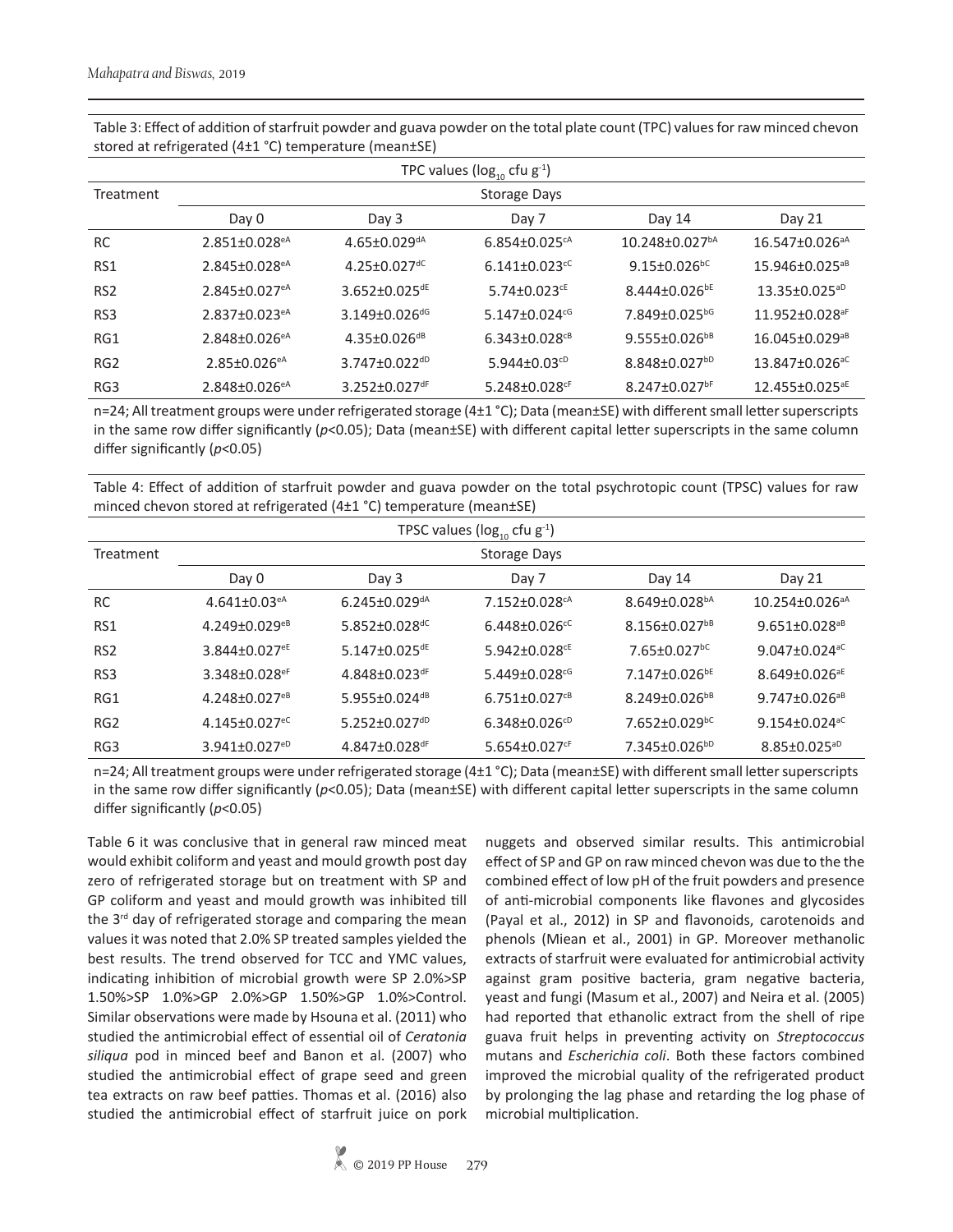Table 5: Effect of addition of starfruit powder and guava powder on the total coliform count (TCC) values for raw minced chevon stored at refrigerated (4±1 °C) temperature (mean±SE)

| TCC values ( $log_{10}$ cfu $g^{-1}$ ) |       |                                 |                                 |                                 |                                 |
|----------------------------------------|-------|---------------------------------|---------------------------------|---------------------------------|---------------------------------|
| Treatment                              |       |                                 |                                 |                                 |                                 |
|                                        | Day 0 | Day 3                           | Day 7                           | Day 14                          | Day 21                          |
| <b>RC</b>                              | N.D.  | $1.251 \pm 0.028$ <sup>dA</sup> | $1.547 \pm 0.026$ <sup>cA</sup> | $1.952 \pm 0.024^{bA}$          | $2.35 \pm 0.026$ <sup>aA</sup>  |
| RS1                                    | N.D.  | N.D.                            | $1.275 \pm 0.011$ <sup>cD</sup> | $1.575 \pm 0.011^{bD}$          | $1.875 \pm 0.011$ <sup>aD</sup> |
| RS <sub>2</sub>                        | N.D.  | N.D.                            | $1.243 \pm 0.033$ <sup>cE</sup> | $1.542 \pm 0.032$ <sup>bE</sup> | $1.83 \pm 0.031$ <sup>aE</sup>  |
| RS <sub>3</sub>                        | N.D.  | N.D.                            | $1.225 \pm 0.011$ <sup>cF</sup> | $1.525 \pm 0.011$ <sup>bE</sup> | $1.825 \pm 0.011$ <sup>aE</sup> |
| RG1                                    | N.D.  | N.D.                            | $1.375 \pm 0.011$ <sup>cB</sup> | $1.775 \pm 0.011$ <sup>bB</sup> | $1.975 \pm 0.011$ <sup>aB</sup> |
| RG <sub>2</sub>                        | N.D.  | N.D.                            | $1.363 \pm 0.012$ <sup>cB</sup> | $1.762 \pm 0.012^{b}$           | $1.964 \pm 0.013^{aB}$          |
| RG3                                    | N.D.  | N.D.                            | $1.325 \pm 0.011$ <sup>cC</sup> | $1.725 \pm 0.011$ bc            | $1.925 \pm 0.011$ <sup>aC</sup> |

n=24; All treatment groups were under refrigerated storage (4 $\pm$ 1 °C); Data (mean $\pm$ SE) with different small letter superscripts in the same row differ significantly ( $p$ <0.05); Data (mean $\pm$ SE) with different capital letter superscripts in the same column differ significantly (*p*<0.05)

Table 6: Effect of addition of starfruit powder and guava powder on the yeast and mould count (YMC) values for raw minced chevon stored at refrigerated (4±1 °C) temperature (mean±SE)

| YMC values ( $log_{10}$ cfu $g^{-1}$ ) |              |                                 |                                 |                                 |                                 |  |
|----------------------------------------|--------------|---------------------------------|---------------------------------|---------------------------------|---------------------------------|--|
| Treatment                              | Storage Days |                                 |                                 |                                 |                                 |  |
|                                        | Day 0        | Day 3                           | Day 7                           | Day 14                          | Day 21                          |  |
| <b>RC</b>                              | N.D.         | $1.145 \pm 0.032$ <sup>dA</sup> | $1.641 \pm 0.031$ <sup>cA</sup> | $1.943 \pm 0.03^{bA}$           | $2.14 \pm 0.03$ <sup>aA</sup>   |  |
| RS1                                    | N.D.         | N.D.                            | $1.275 \pm 0.011$ <sup>cC</sup> | $1.675 \pm 0.012$ <sup>bE</sup> | $1.875 \pm 0.011$ <sup>aD</sup> |  |
| RS <sub>2</sub>                        | N.D.         | N.D.                            | $1.258 \pm 0.013$ <sup>cC</sup> | $1.658 \pm 0.013$ <sup>bE</sup> | $1.857 \pm 0.013^{aD}$          |  |
| RS3                                    | N.D.         | N.D.                            | $1.225 \pm 0.011$ <sup>cD</sup> | $1.625 \pm 0.011$ bF            | $1.825 \pm 0.011$ <sup>aE</sup> |  |
| RG1                                    | N.D.         | N.D.                            | $1.575 \pm 0.011$ <sup>cB</sup> | $1.775 \pm 0.011$ <sup>bB</sup> | $1.975 \pm 0.011$ <sup>aB</sup> |  |
| RG <sub>2</sub>                        | N.D.         | N.D.                            | $1.555 + 0.012$ <sup>cB</sup>   | $1.746 \pm 0.024$ <sup>bC</sup> | $1.958 \pm 0.012$ <sup>aB</sup> |  |
| RG3                                    | N.D.         | N.D.                            | $1.525 \pm 0.011$ <sup>cB</sup> | $1.721 \pm 0.011$ <sup>bD</sup> | $1.921 \pm 0.011$ <sup>aC</sup> |  |

n=24; All treatment groups were under refrigerated storage (4±1 °C); Data (mean±SE) with different small letter superscripts in the same row differ significantly ( $p$ <0.05); Data (mean $\pm$ SE) with different capital letter superscripts in the same column differ significantly (*p*<0.05)

# **4. Conclusion**

Storage stability and shelf life of raw minced chevon can be enhanced by addition of starfruit and guava powder.

# **5. Further Research**

Other than choosing higher levels of SP and GP incorporation, the effect of vacuum and modified atmospheric packaging on the anti-oxidant and anti-microbial properties of the fruit powder can be analyzed. The active principles present in the fruit powders along with other similar fruits can be identified and a study on molecular level can be conducted to enrich the findings of this study.

# **6. References**

AOAC., 1995. Official Methods of Analysis, 16<sup>th</sup> Ed.,

Association of Official Analytical Chemists, Arlington, VA.

- APHA, 2001. American public health association. In: Frances, P.D., Keith, I. (Eds.), Compendium of Methods for the Microbiological Examination of Foods. Washington, DC.
- Ahmad, S.R., Gokulakrishnan, P., Giriprasad, R.,Yatoo, M.A., 2015. Fruit based natural antioxidants in meat and meat products: A Review, Critical Reviews in Food Science and Nutrition 55(11), 1503–1513.
- Balasundram, N., Sundram, K., Samman, S., 2006. Phenolic compounds in plants and agri-industrial by-products: antioxidant activity, occurrence, and potential uses. Food Chemistry 99(1), 191–203.
- Banon, S., Diaz, P., Rodriguez, M., Garrido, M.D., Price, A., 2007. Ascorbate, green tea and grape seed extracts